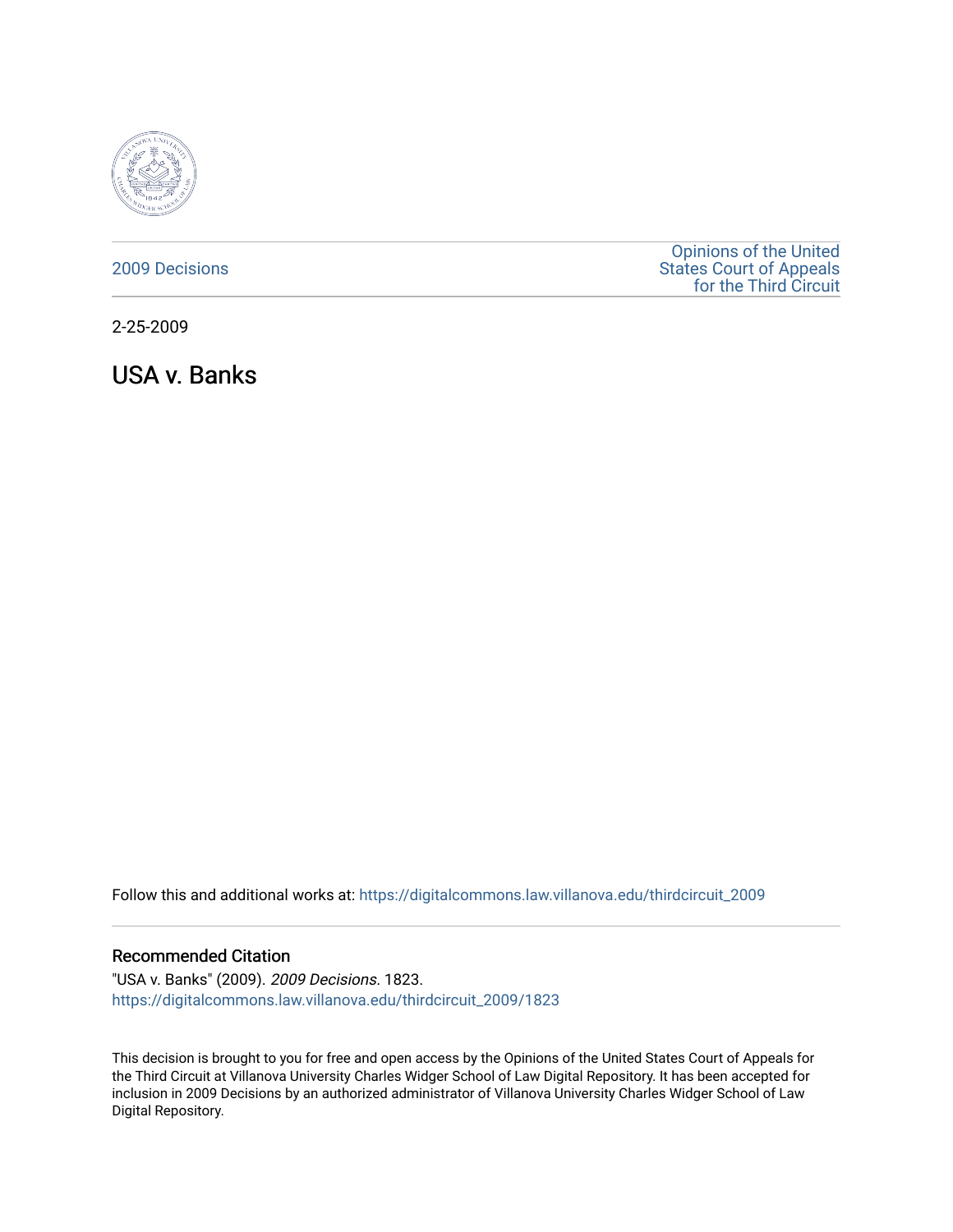#### **DLD-98 NOT PRECEDENTIAL**

# UNITED STATES COURT OF APPEALS FOR THE THIRD CIRCUIT

l

l

 $\overline{a}$ 

 $\overline{a}$ 

l

l

No. 06-4332

UNITED STATES OF AMERICA, Appellant

v.

FREDERICK H. BANKS

On Appeal from the United States District Court for the Western District of Pennsylvania (D.C. Crim. No. 04-cr-00176) District Judge: Honorable Joy Flowers Conti

Submitted for Possible Summary Action Pursuant to Third Circuit LAR 27.4 and I.O.P. 10.6 February 12, 2009

Before: BARRY, AMBRO and SMITH, Circuit Judges

(Opinion filed : February 25, 2009)

### OPINION

PER CURIAM

Frederick H. Banks was convicted of mail fraud and sentenced in the United States

District Court for the Western District of Pennsylvania to sixty-three months of

imprisonment. Banks filed a counseled notice of appeal. While that appeal was pending,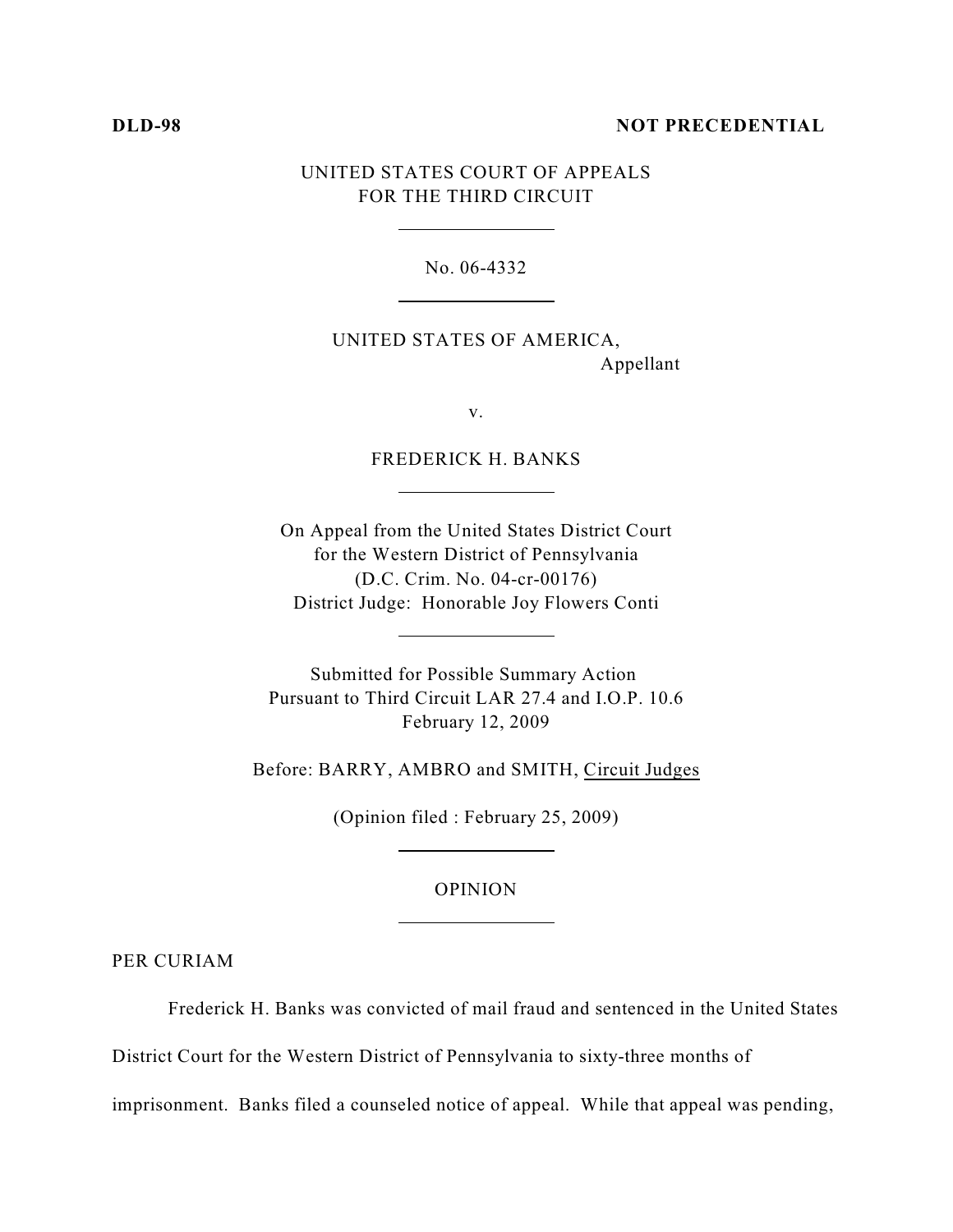Banks, proceeding pro se, filed in the District Court a "Motion to Correct Sentence Pursuant to Fed. R. Crim. P. 35(a)" and a "Motion to Compel Records Pursuant to the Freedom of Information and Privacy Acts." Shortly thereafter, the government filed a motion to stay the District Court proceedings pending resolution of Banks' direct appeal. By order entered September 25, 2006, the District Court denied Banks' motions and granted the government's motion to stay.<sup>1</sup> Banks appealed.

We have jurisdiction pursuant to 28 U.S.C. § 1291, and can affirm on any basis appearing in the record. See Fairview Township v. EPA, 773 F.2d 517, 525 n.15 (3d Cir. 1985).

The District Court properly denied Banks' motions. The Rule 35(a) motion was untimely, as it was filed more than seven days after sentencing. See United States v. Higgs, 504 F.3d 456, 463 (3d Cir. 2007) (holding that the District Court must act within seven-day time limit of Rule  $35(a)$ ). Furthermore, the District Court did not err in denying Banks' motion, filed in post-conviction proceedings, seeking to challenge the allegedly improper withholding of agency records under the Freedom of Information and Privacy Acts. See 5 U.S.C. § 552(a)(4)(B) (providing the district court jurisdiction, "[o]n

 $<sup>1</sup>$  The order also denied several pending motions without prejudice, noting that they</sup> could be "refiled, if appropriate, after the stay imposed herein is lifted." Those motions were titled "Motion To Strike And Vacate Government Pleadings That Were Not Timely Served On Defendant," "Ex Parte Motion For Unfettered Court Access," and "Motion for Furlough Transfer Between Prisons." We also will affirm this portion of the District Court's order.